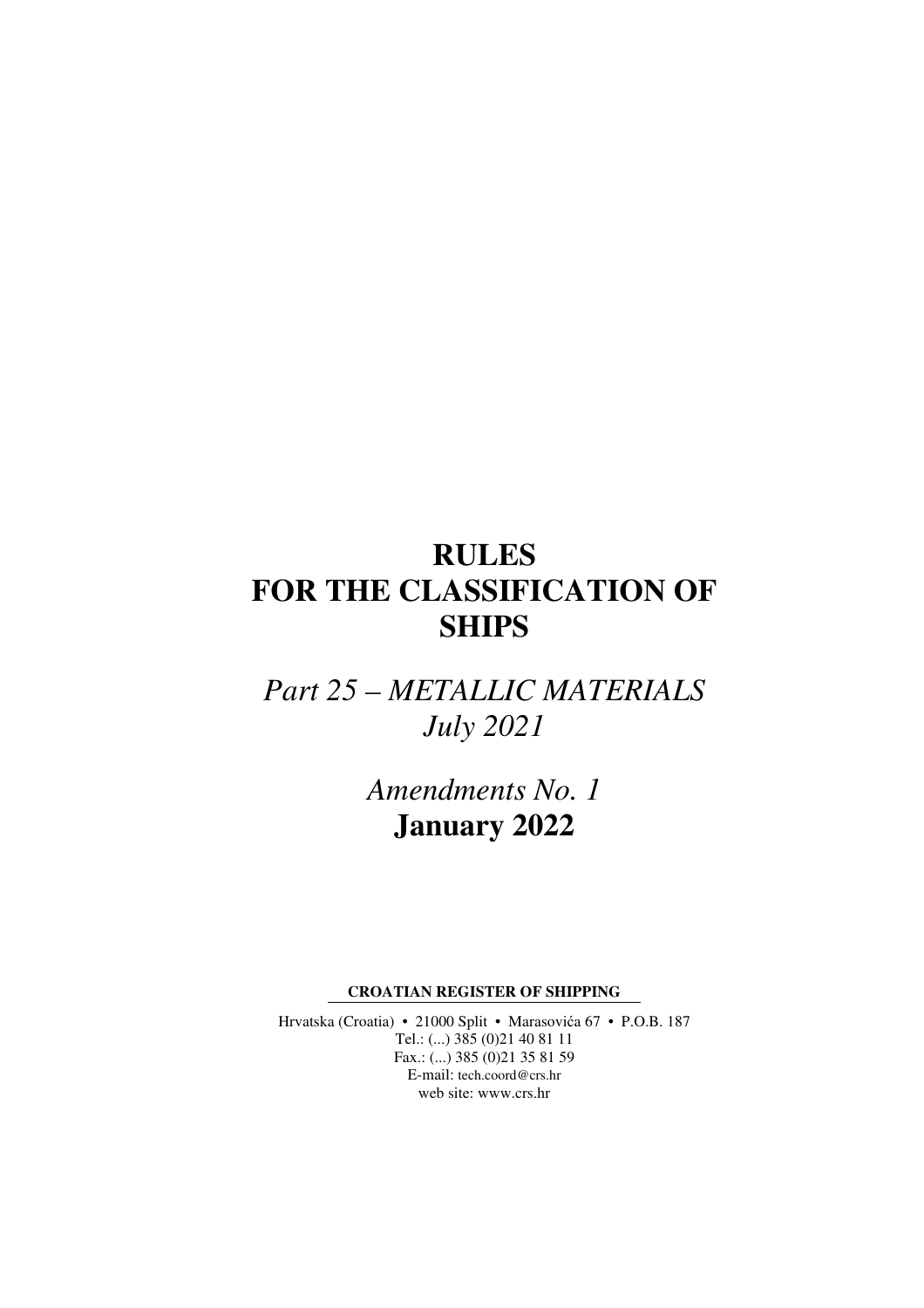By the decision of the General Committee of Croatian Register of Shipping,

#### Amendments No. 1 to the **RULES FOR THE CLASSIFICATION OF SHIPS**  Part 25 – METALLIC MATERIALS

have been adopted on 20th December 2021 and shall enter into force on 1st January 2022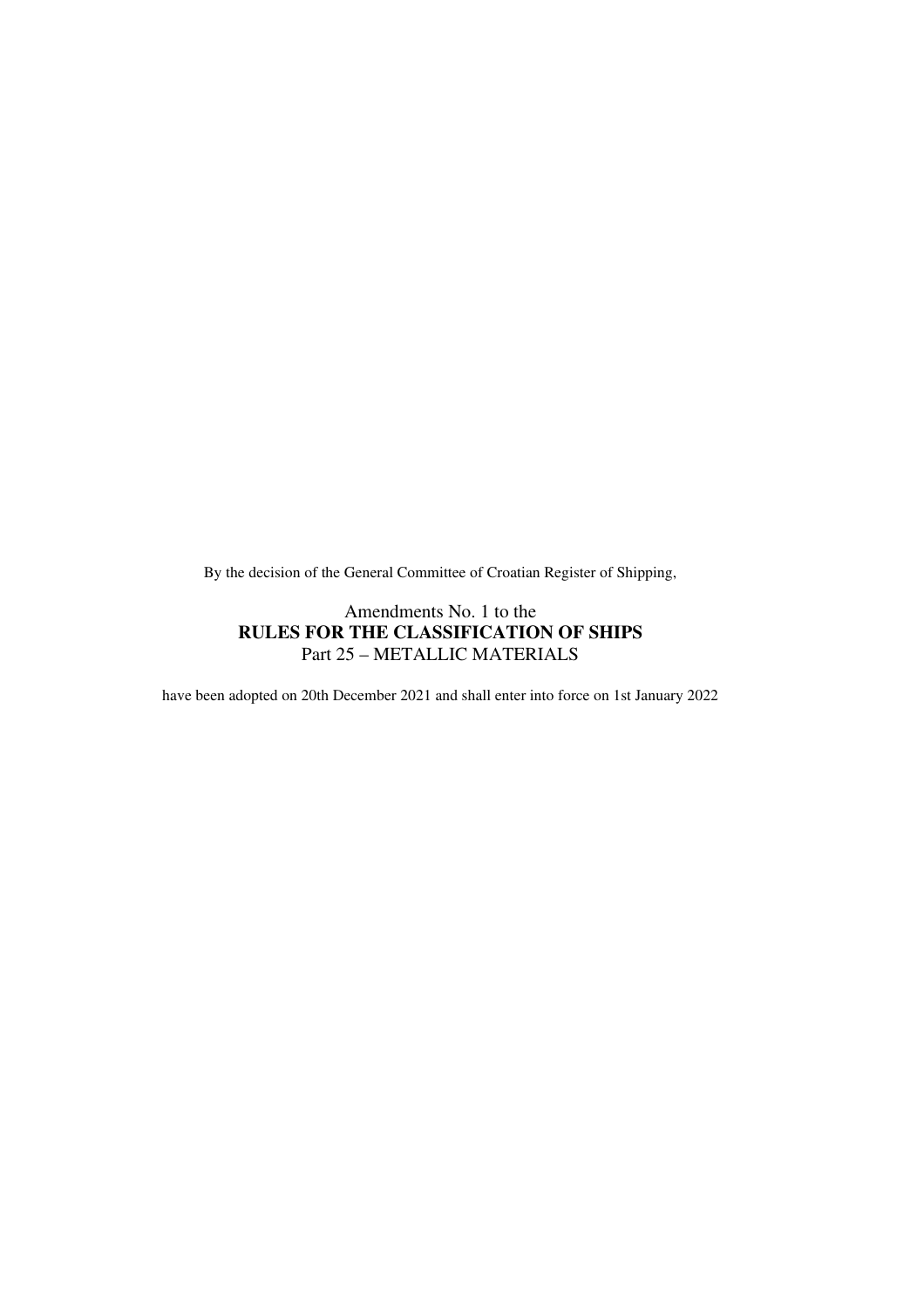### **INTRODUCTORY NOTES**

These amendments shall be read together with the requirements in the Rules for the Classification of Ships, Part 25 – Metallic Materials, edition July 2021.

Table 1 contains review of amendments, where items changed or added in relating to previous edition are given, with short description of each modification or addition. All major changes throughout the text are shaded.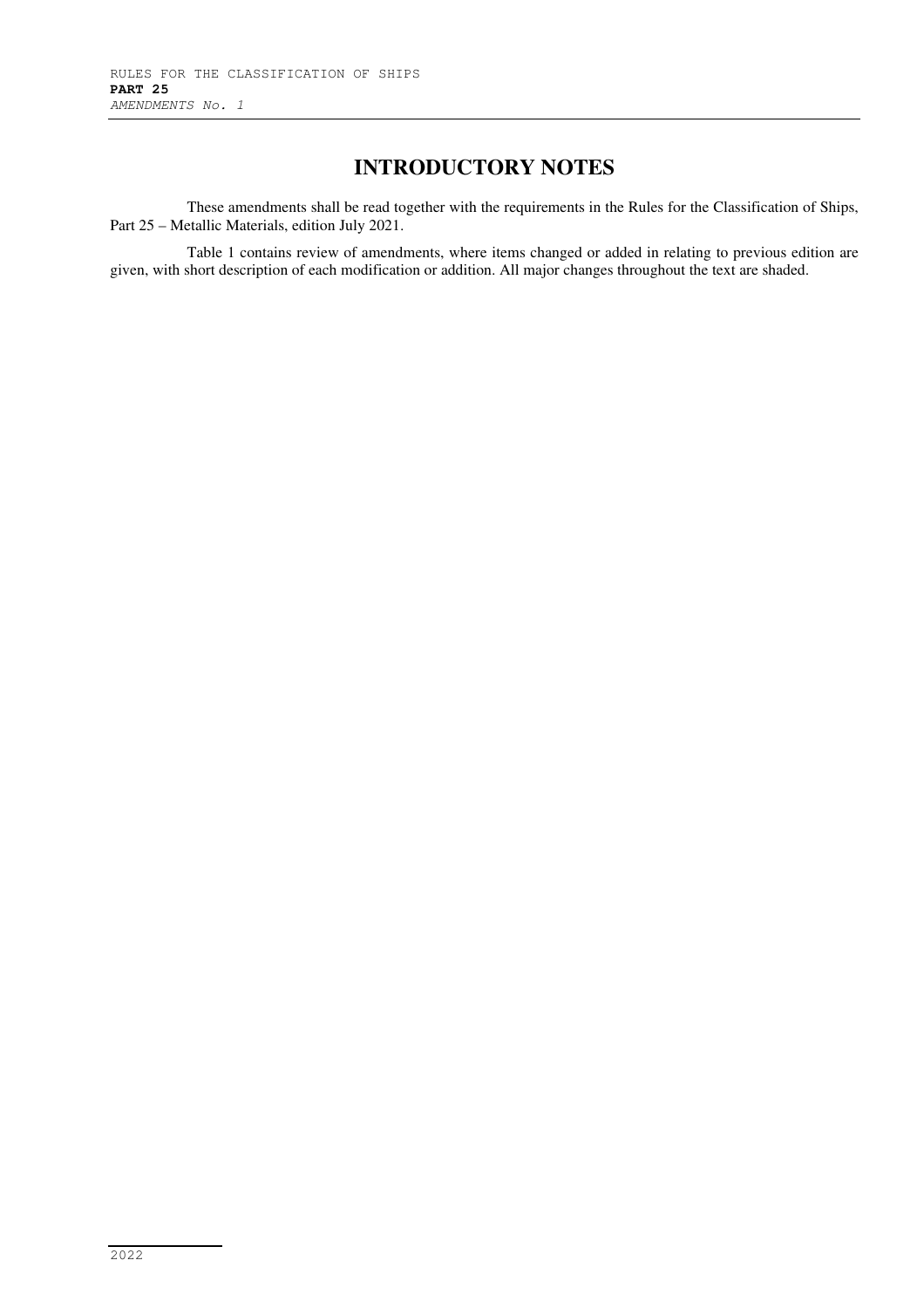| This Part of the Rules includes the requirements of the following international Organisations: |                                                                                                                                                                                                                                                                                                                                                                                                                                |  |
|------------------------------------------------------------------------------------------------|--------------------------------------------------------------------------------------------------------------------------------------------------------------------------------------------------------------------------------------------------------------------------------------------------------------------------------------------------------------------------------------------------------------------------------|--|
| <b>International Association of Classification Societies (IACS)</b>                            |                                                                                                                                                                                                                                                                                                                                                                                                                                |  |
| Unified Requirements (UR):                                                                     | W <sub>2</sub> (rev.2, 2003), W <sub>7</sub> (rev.3, 2004), W <sub>8</sub> (rev.2, 2004), W <sub>9</sub> (rev.2, 2004), W <sub>10</sub> (rev.2, 2004),<br>W11 (rev.9, 2017), W13 (rev.6, 2018), W14 (rev.2, 2004), W16 (rev 3, 2016),<br>W18 (rev. 5, 2004), W24 (rev. 4, July 2020), W25 (rev. 5, 2014),<br>W27 (rev. 2, July 2020, corr. 1, Sep 2020), W29 (2005), W30 (2013), W31 (rev. 2, 2019),<br>S33 (Rev. 3, Feb 2020) |  |
| <b>Recommendations (Rec.):</b>                                                                 | Rec. 139 (2015), Rec. 69 (rev. 2, Oct 2020), Rec. 68 (rev. 1, Apr 2021), Rec. 169 (Sep 2021)                                                                                                                                                                                                                                                                                                                                   |  |

L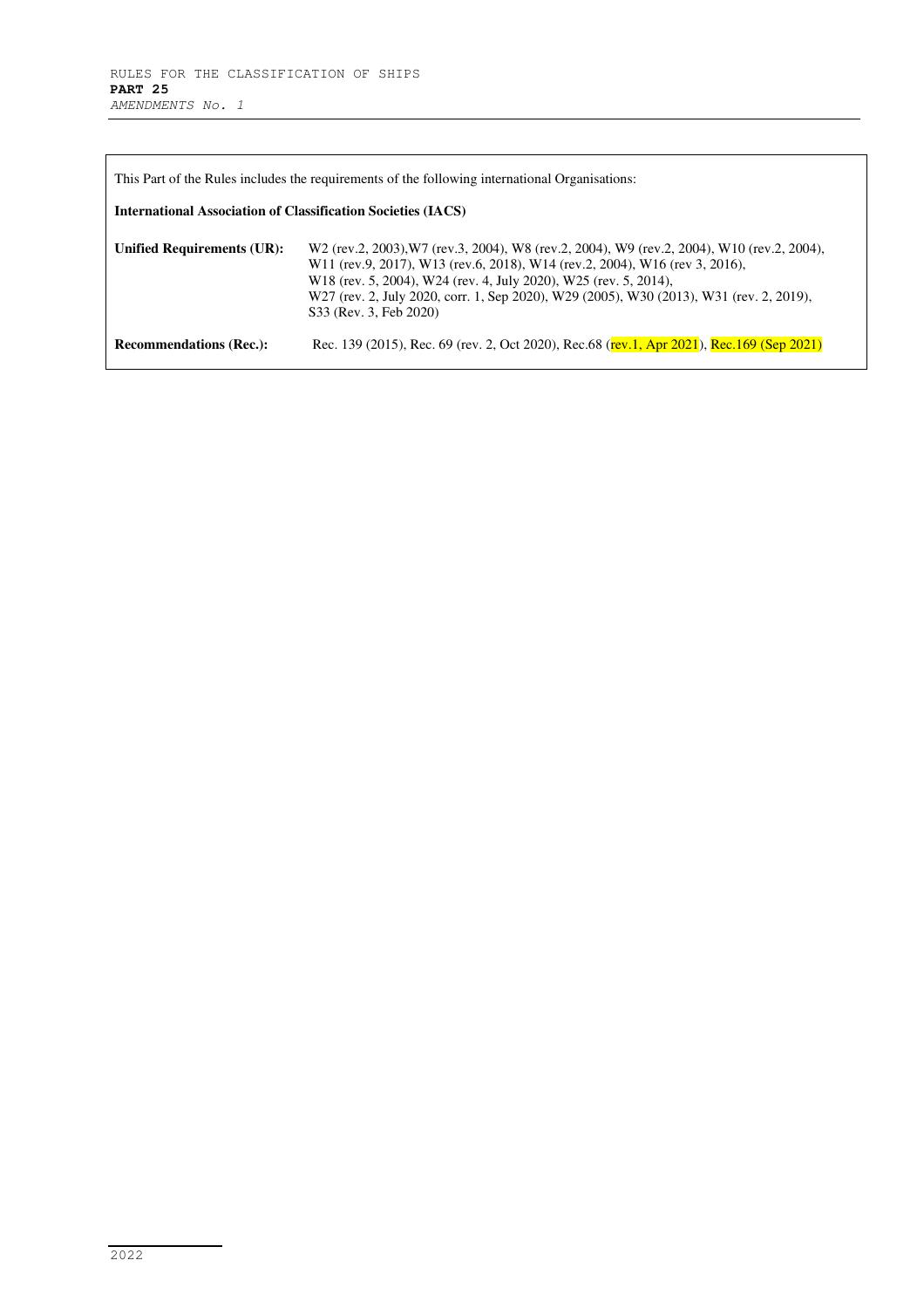## **TABLE 1 – REVIEW OF AMENDMENTS**

This review comprises amendments in relation to the Rules for the Classification of Ships, Part 25 – Metallic Materials, edition July 2021.

| ITEM                                      | <b>DESCRIPTION OF THE AMENDMENTS</b> |  |
|-------------------------------------------|--------------------------------------|--|
| <b>SECTION 3 STEEL AND IRON MATERIALS</b> |                                      |  |
| Head 3.18                                 | New Head 3.18 is added               |  |